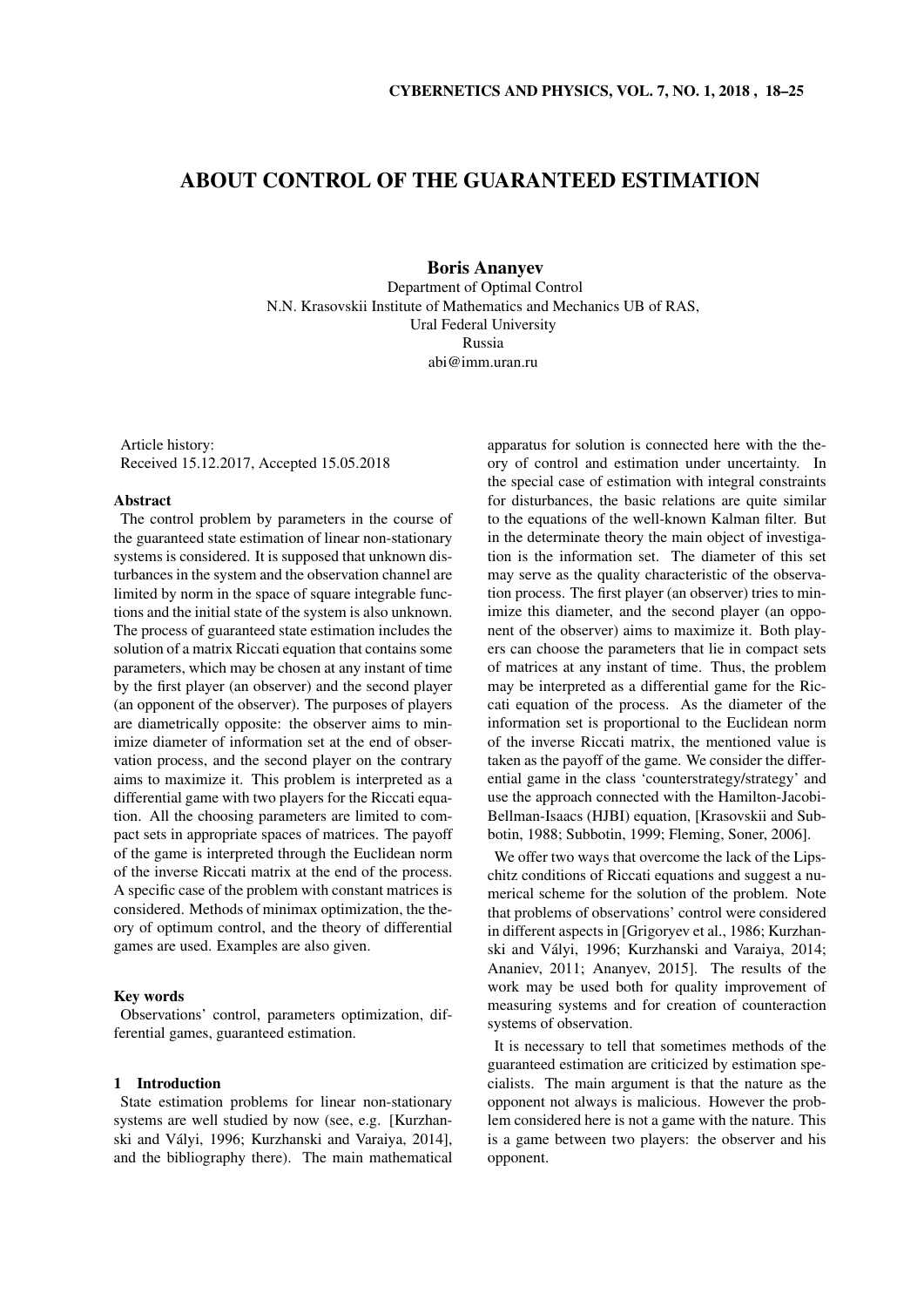A few words about the physical sense of the problem. The following situation can serve as a motivation for our task. Suppose that an flying object with attackable hindrances moves above grade and is managed by the player-opponent (the 2nd player) that is traced by the player-observer (the 1st player) for the purpose of the most exact definition of position of the object in fixed instant (perhaps, for its guaranteed destruction). At the same time the 1st player can use different vision facilities and the additional devices reducing the disturbances of the object. On the other hand, the 2nd player interfering the purposes of the 1st one uses active hindrances to supervision (false objects, thermal rockets, etc.) for increase the mistake of the observation. Let us give

Example 1. Consider the rectilinear movement of an airplane in the vertical plane at *h* height:  $x_1^{nom}$  =  $L + Vt$ ,  $x_2^{nom} = h$ . The real initial state  $\tilde{x}^0 \in R^4$ may differed from  $[L; h; V; \dot{h}]$  and be unknown. The deviation from the basic movement is described by the system

$$
\dot{x}_1 = x_3, \ \dot{x}_3 = u_1, \ \dot{x}_2 = x_4, \ \dot{x}_4 = u_2, \ t \in [0, T],
$$

where  $x_1 = \tilde{x}_1 - x_1^{nom}, x_2 = \tilde{x}_2 - h, x_3 = \tilde{x}_3 - V$ ,  $x_4 = \tilde{x}_4$ . The control accelerations are limited by the constraint  $u_1^2 + u_2^2 \leq 1/2$ . The model of measurements is of the form  $\tilde{y} = \sqrt{(L - \tilde{x}_1)^2 + \tilde{x}_2^2}$ . Setting  $y(t) =$  $\tilde{y}(t) - y^{nom}(t)$  and linearizing this with respect to the nominal trajectory, we obtain

$$
y(t) = g_1(t)x_1 + g_2(t)x_2 + c(t)v(t),
$$
  

$$
g_1(t) = Vt/\sqrt{V^2t^2 + h^2}, \ g_2(t) = h/\sqrt{V^2t^2 + h^2},
$$

where  $v(t)$  is an observation error with the constraint  $\int_0^T v^2(t)dt \leq 1$ . Let us assume that the acceleration and parameters *h, L, V* are constant and known for the observer. The observer can also use the function  $c(t)$ ,  $c_1 \leq c \leq c_2$ , in order to improve the estimation. From the other hand, the constant velocity *V* and the accelerations  $u_1$ ,  $u_2$  may be chosen by the second player before the observation process for the purpose to interfere with plans of the observer. Another possible problem formulation on the contrary assumes that functions *g*1*, g*<sup>2</sup> may be already chosen by the observer, and function  $c(t)$  is used by the second player for the worst noise generation in observation. Note that in this example the system does not contain the disturbances but in common case it does.

This work is an extended and improved version of report [Ananyev, 2017]. The paper is organized as follows. Section 2 is devoted to the background of guaranteed estimation. In section 3 our problem is formulated. In section 4 we consider the most simple case of constant matrices in the system. A special attention is paid to conclusions under steady-state solutions

## 2 Guaranteed Estimation

In this work, we consider the linear non-stationary equations

$$
\dot{x}(t) = A(t)x(t) + B(t)v(t) + u(t), \qquad (1)
$$

$$
y(t) = G(t)x(t) + c(t)v(t), \ \ t \in [0, T], \qquad (2)
$$

containing an uncertain function  $v(\cdot)$ , where  $x(t) \in$  $R^n$  is a state vector,  $y(t) \in R^m$  is an output,  $v(t) \in R^k$ is an uncertain disturbance,  $u(t)$  is a known function;  $A(\cdot)$ ,  $B(\cdot)$ ,  $G(\cdot)$ ,  $c(\cdot)$  are bounded Borelian matrices. A matrix  $A(\cdot)$  is a Borelian one, if every its element  $a_{ij}(\cdot)$  is a Borel measurable function. Suppose that the uncertain function  $v(\cdot)$  in (1) and (2) is constrained by the inequality

$$
||v(\cdot)||^2 = \int_0^T |v(t)|^2 dt \le 1,
$$
 (3)

where *| · |* is the Euclidean norm. Besides, the matrix  $c(\cdot)$  must satisfy the condition

$$
c(t)c'(t) \ge \delta I_m, \ \forall t \in [0, T], \tag{4}
$$

where  $\delta > 0$  and  $I_m \in R^{m \times m}$  is the identity matrix. Hereafter the symbol *′* means the transposition. According to general theory of guaranteed estimation [Kurzhanski and Varaiya, 2014] let us give

**Definition 1.** *The collection*  $\mathcal{X}_T(y)$  *of state vectors*  ${x(T)}$  *is said to be the information set if for any*  $x \in \mathcal{X}_T(y)$  *there exists a function*  $v(\cdot)$  *satisfying* (3) *and such that equalities*(1)*,* (2) *hold almost everywhere*  $(a.e.)$  *with*  $x(T) = x$ *.* 

Denote by  $C(t)$  the matrix  $(c(t)c'(t))^{-1}$ . Under assumption (4) we have the equalities  $v(t) = c'(t)w(t) + c(t)w(t)$  $C_1(t)f(t)$  and  $||v(\cdot)||^2 = ||c'(\cdot)w(\cdot)||^2 + ||C_1(\cdot)f(\cdot)||^2$ , where  $C_1(t) = I_k - c'(t)C(t)c(t)$  is the orthogonal projection on the subspace ker  $c(t)$ . Using (2), we may rewrite inequality (3) as

$$
\int_0^T \left\{ |y(t) - G(t)x(t)|^2_{\mathcal{C}(t)} + |f(t)|^2_{\mathcal{C}_1(t)} \right\} dt \le 1. \tag{5}
$$

From now on the symbol  $|x|_Q^2$  means the quadratic form  $x'Qx$ .

It is easily seen that  $x \in \mathcal{X}_T(y)$  iff there exists a function  $f(\cdot)$  satisfying (5) and subjecting to the equation

$$
\dot{x}(t) = A(t)x(t) + B(t)\mathcal{C}_1(t)f(t) + u(t)
$$
  
+
$$
B(t)c'(t)\mathcal{C}(t)(y(t) - G(t)x(t))
$$
 (6)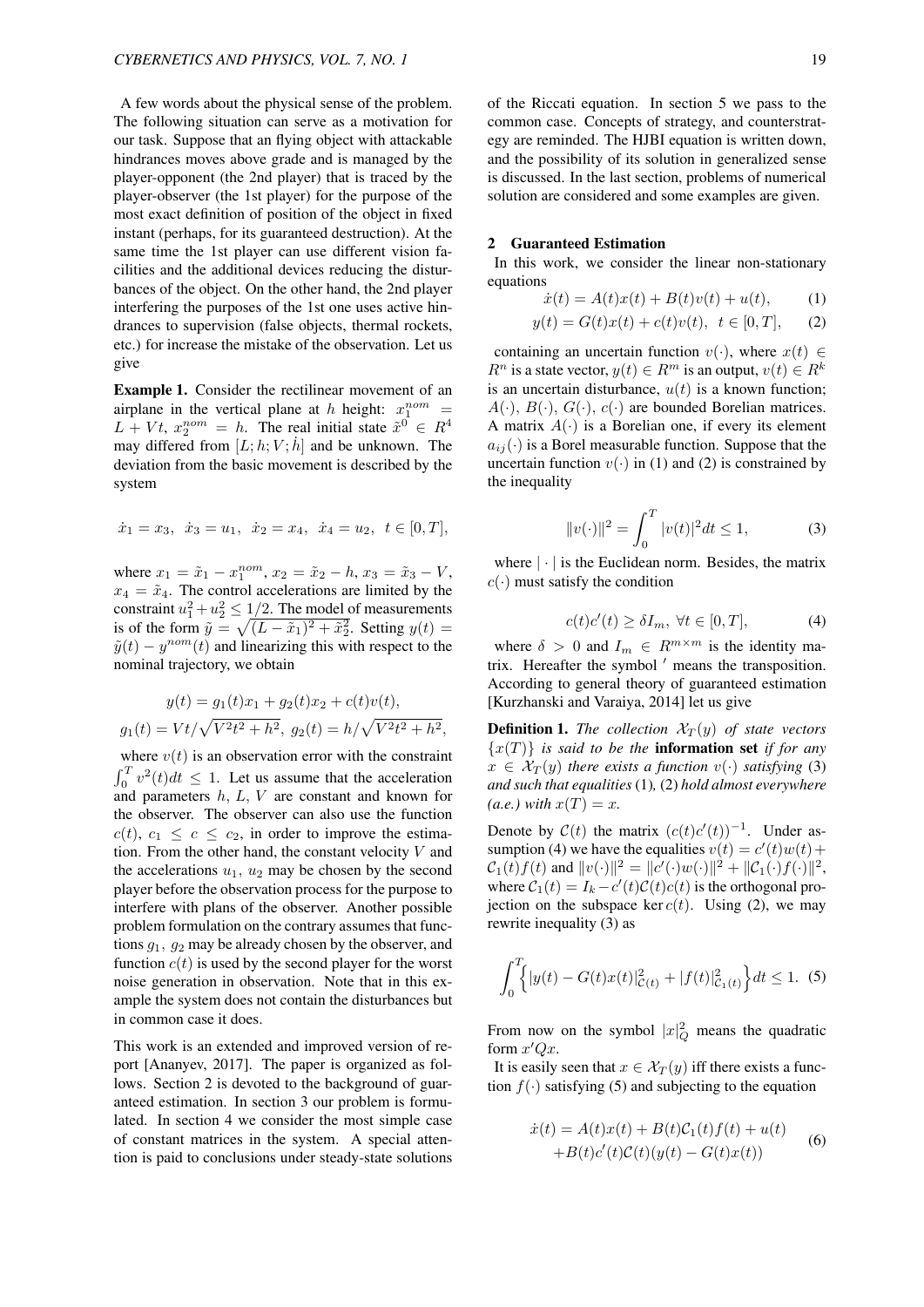with final condition  $x(T) = x$ . On the other hand, such a function exists iff the minimum of the left-hand side of inequality (5) is less or equal 1. Thus, using standard optimization reasonings, we come to the conclusion.

**Lemma 1.** *The information set has the form*  $\mathcal{X}_T(y) =$ { $x \in R^n$  :  $|x|_{P(T)}^2 - 2d'(T)x + q(T) \le 1$ }, where *parameters may be found from equations*

$$
\dot{P}(t) = -P(t)A(t) - A'(t)P(t) - P(t)B(t) \times B'(t)P(t) + (G(t) + c(t)B'(t)P(t))'
$$
\n(7)  
\n
$$
\times C(t)(G(t) + c(t)B'(t)P(t)), P(0) = 0;
$$

$$
\dot{d}(t) = -\left(A(t) + B(t)B'(t)P(t)\right)'d(t) +(G(t) + c(t)B'(t)P(t))'C(t)(y(t))
$$
(8)

$$
+c(t)B'(t)d(t) + P(t)u(t), d(0) = 0;
$$
  
\n
$$
\dot{q}(t) = |y(t)|_{\mathcal{C}(t)}^2 - |B'(t)d(t)|_{\mathcal{C}_1(t)}^2
$$
  
\n
$$
+2d'(t)u(t), q(0) = 0.
$$
\n(9)

If the matrix  $P(t)$  is invertible on  $(0, T]$ , we can introduce the values  $\hat{x}(t) = P^{-1}(t)d(t)$  and  $h(t) =$  $q(t) - |d(t)|_P^2$  $\sum_{P^{-1}(t)}^{2}$ , which satisfy the equations

$$
\dot{\hat{x}}(t) = A(t)\hat{x}(t) + (c(t)B'(t) + G(t)P^{-1}(t))'
$$
  
× $C(t)(y(t) - G(t)\hat{x}(t)) + u(t)$ , (10)

$$
\dot{h}(t) = |y(t) - G(t)\hat{x}(t)|_{\mathcal{C}(t)}^2.
$$
 (11)

The value  $\hat{x}(T)$  is the center of bounded ellipsoid  $\mathcal{X}_T(y)$ . A simple sufficient condition for invertibility of matrix  $P(t)$  on  $(0, T]$  is the following.

Assumption 1. Let  $\mathbf{A}(t) = A(t) - B(t)c'(t)C(t)G(t)$ . The solutions  $W(t, \tau)$  of matrix differential equation

$$
\frac{\partial W(t,\tau)}{\partial t} = -\mathbf{A}'(t)W(t,\tau) - W(t,\tau)\mathbf{A}(t) +G'(t)G(t), \quad W(\tau,\tau) = 0,
$$

is positive-definite for all  $0 \leq \tau \leq t \leq T$ .

It is well-known (see [Kurzhanski and Varaiya, 2014]) that Assumption 1 is equivalent to full observability of the system  $\dot{x}(t) = \mathbf{A}(t)x(t) + B(t)\mathcal{C}_1(t)f(t)$  with measurement equation (2), where  $v = 0$ , on any interval  $[\tau, t]$ .

# 3 Problem Formulation

Consider our observation process as a differential game for Riccati equation (7). This may be described as follows. Let matrices *B*, *G*, and *c* in equations (1), (2) depend on three arguments: time *t*, *a*, and *b*. Parameters *a* and *b* (may be functions of *t*) belong to compact sets in finite dimensional spaces:

$$
a(t) \in \mathbb{A} \subset R^{n_a}, \ b(t) \in \mathbb{B} \subset R^{n_b}.\tag{12}
$$

Assume that matrix functions  $B(t, \cdot, \cdot)$ ,  $G(t, \cdot, \cdot)$ ,  $c(t, \cdot, \cdot)$ *·, ·*) are continuous for every *t* and functions *B*(*·, a, b*),  $G(\cdot, a, b)$ ,  $c(\cdot, a, b)$  are bounded and measurable for every possible *a*, *b*. Condition (4) holds as before. At any instant  $t$ , the parameter  $b$  in (12) can be chosen by a second player (opponent) who tries to make the worse quality of observation process. On the other hand, the parameter *a* can be chosen by a first player (observer) who tries to make the best quality of observation process. Both players evaluate the quality of observation by the terminal payoff

$$
\gamma(\mathcal{X}_T(y)),\tag{13}
$$

where  $\gamma(\cdot)$  is a non-negative continuous function defined on all compact sets in  $R^n$ . The continuity is understood in the sense of Hausdorff's convergence. For example,  $\gamma(X) = \max_{x \in X} |x|$  or  $\gamma(X) = \text{diam } X$  $=$   $\frac{\max_{x,y\in X} |x-y|}{\max_{x,y\in X} |x-y|}$ . In our case, diam  $\mathcal{X}_T(u,y) =$  $2\sqrt{(1-h(T))|P^{-1}(T)|}$ , where  $|P| = \max$ *|x|≤*1  $|Px|$  is the Euclidean norm of matrix *P* that does not depend on the function  $u(\cdot)$  in equation (1). The value of maximal deviation *x∈X<sup>T</sup>* (*u,y*)  $|x| = \max$ *|l|≤*1  $\{l'\hat{x}(T) +$  $\sqrt{1 - h(T)} \times |l|_{P^{-1}(T)}$ } does depend due to  $\hat{x}(T)$ .

So, the first player tries to minimize the payoff, and his opponent tries to maximize. The formulas for payoff (13) result from the expression of support function of the set  $\mathcal{X}_T(y)$ ,  $\rho(l|\mathcal{X}_T(y)) = \max_{x \in \mathcal{X}_T(y)}$  $l'x =$  $l' \hat{x}(T) + \sqrt{1 - h(T)} |l|_{P^{-1}(T)}$ . Therefore, the diameter max  $x,y$ ∈ $\mathcal{X}_T(y)$  $|x - y|$  equals  $2\sqrt{(1 - h(T))|P^{-1}(T)}$ . The value  $h(T)$  may be selected by the second player who supposes  $h(T) = 0$  to maximize the diameter. Moreover, we believe that  $P(T) > 0$ . Otherwise, we can choose the pseudoinverse matrix  $P^-$  instead of  $P^{-1}$ . By the way, it is not necessary because Assumption 1 always will be presumed further. Besides, suppose that both players choose their control parameters in (12)

since some instant  $t_0$ ,  $0 < t_0 < T$ . On the initial segment  $[0, t_0]$  the parameters of  $(12)$  are equal to some known values from the set A*,* B. Therefore, the observer gets the set  $\mathcal{X}_0 = \mathcal{X}_{t_0}(y)$  at the instant  $t_0$ .

It can turn out that  $h(t_0) = 1$ . In this case the resource of disturbances is exhausted and we have  $v(t) = 0$  for  $t \geq t_0$ . If so, we obtain  $x(t_0) = \hat{x}(t_0)$  and  $y(t) \equiv$  $G(t)\hat{x}(t)$  for  $t \geq t_0$ . Our problem reduces to the ordinary control one for a linear system (1) with complete information on the state vector. Of course, the second player can maximize the payoff (13) with the help of  $u(\cdot)$  when the payoff is the maximal deviation. But in this paper, as a rule, we consider the function  $u(\cdot)$ known to the observer. If  $h(t_0) < 1$ , we obtain more complicated situation. It is easily seen from equations (10), (11), that the evolution of information set  $\mathcal{X}_t(y)$ depends only on the control parameters in (12) and the *innovation function*  $w(t) = y(t) - G(t)\hat{x}(t)$  that satisfies the LQ-constraints  $\int_{t_0}^{T} |w(t)|^2_{\mathcal{C}(t)} \leq 1 - h(t_0)$ . We assume that the function  $w(\cdot)$  is chosen by Nature and players can not influence it. But, for simplicity in this paper, the Nature does its choice only on the initial segment  $[0, t_0]$ , and after that the vector function  $w(\cdot)$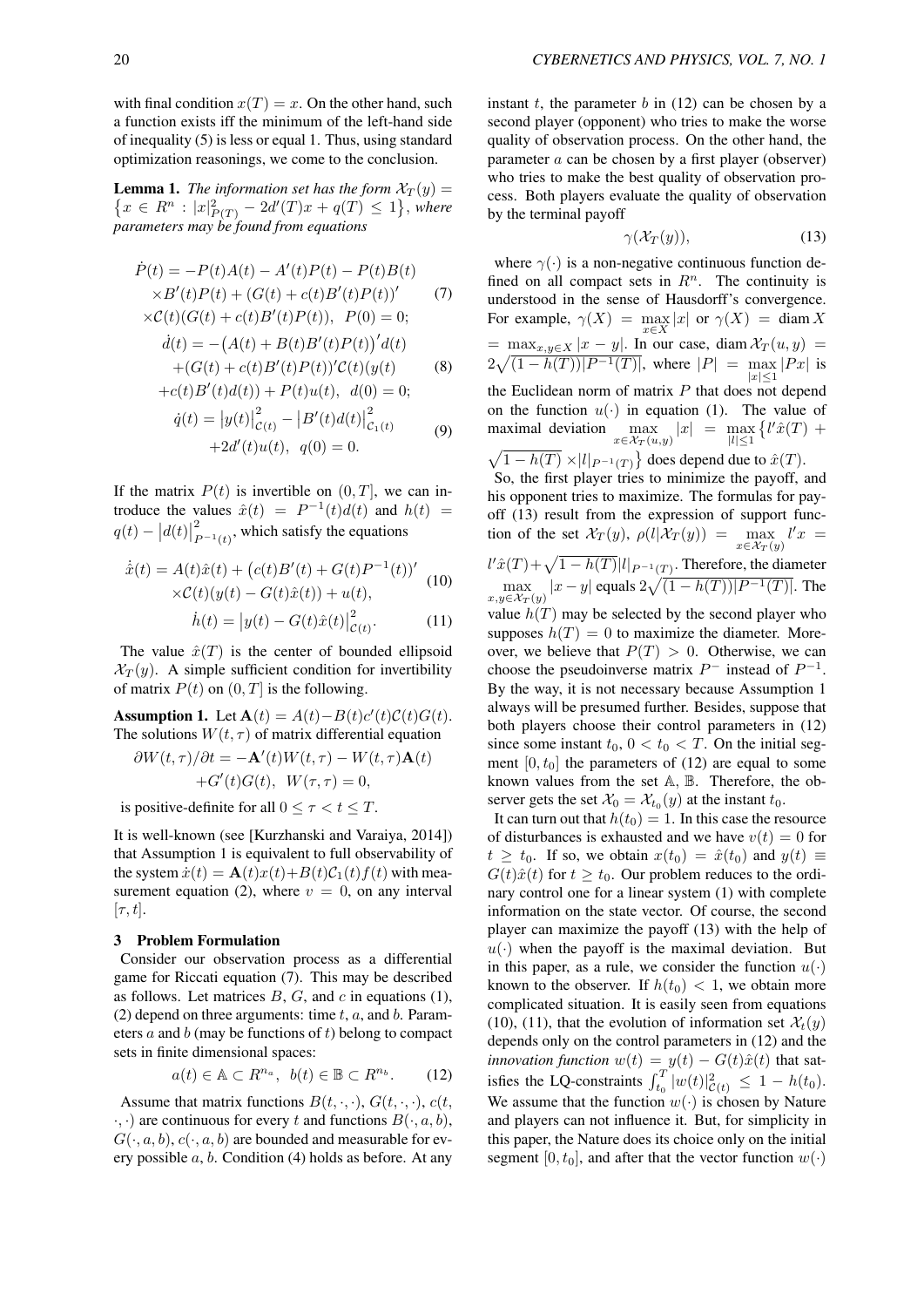can be chosen by the second player who maximizes the diameter and supposes  $w(\cdot) = 0$ . So, we obtain the differential game with complete information for Riccati equation (7) and equation (10), where no controls are present. Therefore, we can suppose that our payoff  $\gamma(\mathcal{X}_T(y)) = s(P^{-1}(T))$  depends only on the inverse matrix  $P^{-1}(T)$ . The function  $s(\cdot)$  is continuous. For convenience we denote by  $Q(t)$  the matrix  $P^{-1}(t)$  and obtain the equation

$$
\dot{Q}(t) = A(t)Q(t) + Q(t)A'(t) + B(t)B'(t)
$$

$$
-(G(t)Q(t) + c(t)B'(t))'\mathcal{C}(t)
$$
(14)
$$
\times (G(t)Q(t) + c(t)B'(t)), \ Q(t_0) = P^{-1}(t_0).
$$

Further we deal with equation (14). The exact definition for the control strategies of the players is given below. Note that we mostly play for the second player and admit positional counterstrategies *a*(*t, Q, b*) of the observer who discriminates against his opponent.

# 4 Optimization of Riccati Equation with Time-Invariant Parameters

Let all the matrices in relations  $(1)$ ,  $(2)$ ,  $(4)$ , and  $(12)$ be time-invariant. Moreover, we use the constant parameters *a*, *b* in this section. Consider the low value  $\gamma_* = \max_b \min_a s(Q(T))$  of the game and its upper value  $\gamma^* = \min_a \max_b s(Q(T))$ . Always we have  $\gamma^*$  *≥ γ*<sup>\*</sup>, and the strong inequality  $\gamma^*$  *> γ*<sup>\*</sup> may be realised. From now on, we use the standard notation from Matlab, where  $[A_1, \ldots, A_k]$  means the rowconcatenation of matrices of appropriate dimensions (sometimes, the comma is replaced by the blank), and  $[A_1; \ldots; A_k]$  means the column-concatenation.

Example 2. Consider a two-dimensional system with  $A = 0, G = I_2, c = [O_2, I_2],$  where  $I_2 \in R^{2 \times 2}$ is the identity matrix, and  $O_2 \in R^{2 \times 2}$  is the zero matrix. Besides, the matrix  $B = [[a\sqrt{b}, 0; 0, (1 - a)]$  $a) \sqrt{1-b}$ ,  $O_2$ , where  $0 \le a \le 1$  and  $0 \le b \le$ 1. Let  $s(Q(T)) = |P^{-1}(T)|$ . The solution of Riccati equation (7) is equal to the diagonal matrix *√*  $[p_1(t), 0; 0, p_2(t)]$ , where  $p_1(t) = \tanh(\sqrt{b}at)/(\sqrt{b}a)$ ,  $p_2(t) = \tanh(\sqrt{1 - b}(1 - a)t) / (\sqrt{1 - b}(1 - a))$ . For *T* = 5 we have  $\gamma^* = 0.5068$ ,  $\gamma_* = 0.3751$ .

Let us solve our game in the class 'counterstrategy/strategy', when the first player may use any functions  $a(b) \in A$ . In this case, the game has a saddle point (see [Krasovskii and Subbotin, 1988; Fleming, Soner, 2006]) and the value of game

$$
\overline{\gamma} = \max_{b \in \mathbb{B}} \min_{a(\cdot)} s(Q(T)) = \min_{a(\cdot)} \max_{b \in \mathbb{B}} s(Q(T)) \quad (15)
$$

that is equal to *γ∗*. There are a simpler case of our game.

Assumption 2. Consider the case  $s(Q(T))$ *|P*<sup>−1</sup>(*T*)|*.* Let *c* = *c*(*b*)*, B* = *g*(*a*)*r*(*b*)*, G* = *G*(*a*)*,* and let constraints (12) satisfy the conditions: there is an element  $b_* \in \mathbb{B}$ , such that  $rr' \leq r_*r'_*,$   $cc'$  $\leq$  *c*<sub>*\**</sub> $c'_{*}$ ,  $\forall b \in \mathbb{B}$ , where  $r_{*} = r(b_{*})$ ,  $c_{*} = c(b_{*})$ , and  $Bc' \equiv 0$ . Hereafter the inequality  $A \geq B$ means  $|x|_A^2 \ge |x|_B^2$ , for all *x*, where *A*, *B* are square symmetrical matrices.

Theorem 1. *Under assumption* 2 *the optimization is fulfilled only on the parameter*  $a \in A$ *, and the value of the game equals*  $\overline{\gamma} = \gamma_* = \min_a |P^{-1}(T)|$ *, where matrices r∗, c<sup>∗</sup> are substituted in equation* (7)*.*

*Proof.* First note that the matrix  $P(t)$  is a solution of the following linear-quadratic problem

$$
x'P(t)x = \inf_{v(\cdot)} \int_0^t (x'(s)G'C G x(s) + |v(s)|^2) ds,
$$

where  $\dot{x}(s) = Ax(s) + Bv(s), x(t) = x$ . As *C* ≥ *C*<sub>*\**</sub> > 0 and *−rr'* ≥ *−r*<sub>*\**</sub>*r'*<sub>*\**</sub>, we have *P*(*t, a, b*) ≥  $P(t, a, b_*) > 0$  for all  $a \in A, b \in B$ . Therefore, *|P*<sup>−1</sup>(*t, a, b*)*|* ≤ *|P*<sup>−1</sup>(*t, a, b*<sub>*\**</sub>)*|*. Taking into account the compactness of  $A$ ,  $B$  and the continuity of the payoff, we prove the theorem.  $\Box$ 

Now consider stationary solutions of Riccati equation (7). Such solutions arise under very long time of observation. We make

**Assumption 3.** The system  $\dot{x} = \mathbf{A}x + B\mathcal{C}_1f$ ,  $y =$  $Gx + cv$ , where  $A = A - Bc^{\prime}CG$  (see Assumption 1 and equation (6)), is completely observable and completely controllable, i.e. rank  $[BC_1,$  $\mathbf{A} B\mathcal{C}_1, \ldots, \mathbf{A}^{n-1} B\mathcal{C}_1$ | = *n*, rank  $[G; G\mathbf{A}; \ldots;$  $G\mathbf{A}^{n-1}$  = *n, cc'* > 0,  $\forall a \in \mathbb{A}, \forall b \in \mathbb{B}.$ 

It is known [Liptser and Shiryayev, 2001] that under assumption 3 there exists a unique positive-definite solutions of stationary Riccati equations

$$
-\mathbf{A}'P - P\mathbf{A} + G'CG - PBC_1B'P = 0,
$$
  
\n
$$
\mathbf{A}Q + QA' + BC_1B' - QG'CGQ = 0,
$$
 (16)

and  $Q = P^{-1}$ . Condition (16) may be considered as an equality condition for minimax problem (15).

**Example 3.** Let  $s(Q) = |Q|$ ,  $A = [0, 1; 0, 0]$ . The matrises  $g = \{ [1, a_1; a_1, 1] : 0 \le a_1 \le 1 \}, r =$  $\{[(\sqrt{1-b_1}, 0; 0, 2\sqrt{b_1}], O_2] : 0.1 \leq b_1 \leq 1\},\$  $G = \{ [1 - a_2 \ 0; 0 \ 4a_2] : 0 \le a_2 \le 0.9 \}, c =$  $\{[O_2, [\sqrt{1-b_2} \ 0; 0 \ \sqrt{b_2}]] : 0.1 \le b_2 \le 0.9\}$ . The assumption 3 holds, but assumption 2 does not hold. It is required to find the value of the game and optimal counterstrategies  $a^*(b) \in R^2$  delivering the minimum in (15) and optimal strategies  $b^* \in R^2$ . The value of the game is approximately equals 1*.*1305. It is reached  $\lim_{\alpha \to 0} a^* = [0, 0.28]$ ,  $b^* = [0.2120, 0.4920]$ . The optimal functions  $a_1^*, a_2^*$  are shown on Fig. 1 and 2. The program for this example uses a grid on uncertain parameters with the step *δ* = 0*.*05.

#### 5 Common Case

At first, let us return to example 1.

Example 4. In example 1, we consider the constant vector parameter  $b = [V; u_1; u_2] \in R^3$  of second player and constant parameter  $a(b) = c(b) \in R$  of the observer. His opponent tries to maximize the value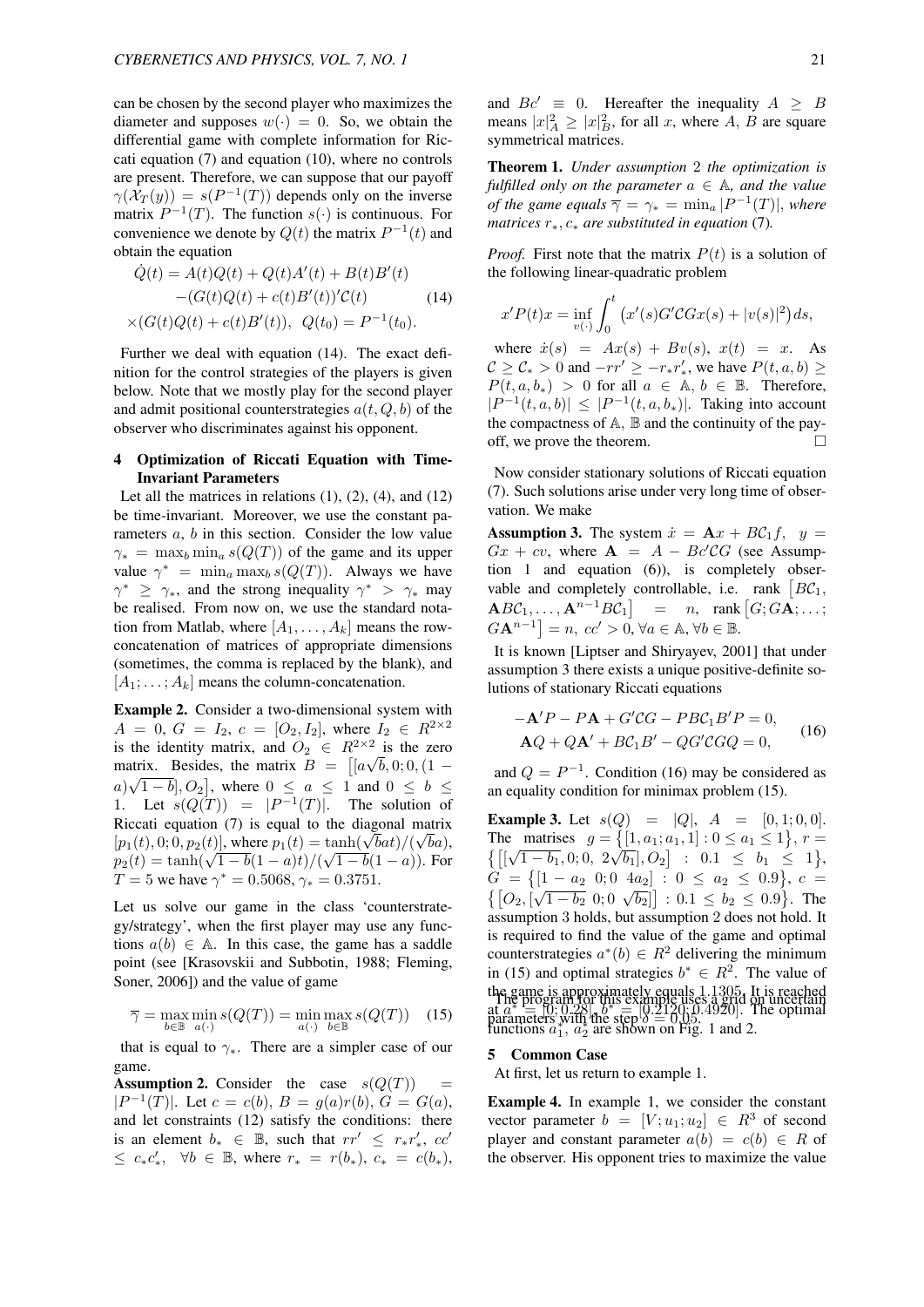

Figure 1. Optimal counterstrategy  $a_1^*$ .



Figure 2. Optimal counterstrategy  $a_2^*$ .

of maximal deviation  $s(Q(T))$  = *x∈X<sup>T</sup>* (*u,y*)  $|\text{max} |x|$  = max *|l|≤*1  $\left\{ l' \hat{x}(T) + \sqrt{1 - h(T)} |l|_{P^{-1}(T)} \right\}$ . Numerical data:  $100 \leq V \leq 140, L = 250, h = 500,$  $0.7 \leq c \leq 1.4$ ,  $T = 20$ . The aircraft moves uniformly with initial deviations  $x_1^0 = 2$ ,  $x_2^0 = -2$ ,  $x_3^0 = -1$ ,  $x_4^0 = 0.2$ . The first player observes a signal  $y(t) = g_1(t)x_1 + g_2(t)x_2 + cv(t)$ , where the dis $y(t) = g_1(t)x_1 + g_2(t)x_2 + cv(t)$ , where the disturbance  $v(t) = \sin \frac{t}{\sqrt{2T} - \sin 2T}$  satisfies the constraint. The system is completely observable but the matrix  $P(t) > 0$  is very ill-conditioned here. Nevertheless, the observer can find his optimal strategy depending on the velocity. Its spline approximation on tem data is shown one  $H^3$  is shown on  $\tilde{H}$  are deviation is equal to 229.64. It is reached at  $c = 0.78$  and  $V = 122$ ,  $u = [-0.27; 0.65]$ . On Fig. 4 we see the very narrow projection of the set  $\mathcal{X}_T(u, y)$  on the plane  $x_1, x_2$ , where the x is the center of ellipsoid, star near the center is the real position, and the second star is the projection of maximizer. Note that under  $s(Q(T)) = |P^{-1}(T)|$  the optimal strategy of the observer is constant and equals  $c = 0.7$ . It does not depend on *V* , it follows from equations (7), (14).

Now we pass to positional strategies depending on *t*. Unfortunately, Riccati equations (7), (14) do not sat-



Figure 3. Dependence of parameter  $c$  on the nominal velocity  $V$ .



Figure 4. The projection of optimal set  $\mathcal{X}_T(u, y)$  on  $x_1, x_2$ .

isfy the Lipschitz condition. These ones are present in almost all works on differential games [Krasovskii and Subbotin, 1988; Souganidis, 1985; Souganidis, 1999; Subbotin, 1999; Taras'ev et. al., 2006; Fleming, Soner, 2006]. Nevertheless, we can overcome this difficulty at least in two ways. Remember that we deal with equation (14) on the time interval  $[t_0, T]$ with  $Q_0 = Q(t_0) > 0$ ,  $u(t) \equiv 0$ . At first, we transform the Riccati equation by fractional decomposition and write  $Q(t) = M(t)N^{-1}(t)$ , where  $M(\cdot)$ ,  $N(\cdot)$  are differentiable and nonsingular matrix functions. Using the relation  $\dot{N}^{-1} = -N^{-1} \dot{N} N^{-1}$ and substituting  $M(t)N^{-1}(t)$  into (14) (see also (16)), we obtain the equality  $\dot{M}(t) - M(t)N^{-1}(t)\dot{N}(t) =$  $\mathbf{A}(t)M(t) + B(t)\mathcal{C}_1(t)B'(t)N(t) - M(t)N^{-1}(t)G'(t)$  $\times \mathcal{C}(t)G(t)M(t) + M(t)N^{-1}(t)A'(t)N(t)$ , which may be satisfied by two solutions of the linear matrix equations

$$
\dot{M}(t) = \mathbf{A}(t)M(t) + B(t)\mathcal{C}_1(t)B'(t)N(t),
$$
  
\n
$$
\dot{N}(t) = G'(t)\mathcal{C}(t)G(t)M(t) - \mathbf{A}'(t)N(t),
$$
\n(17)

where  $\mathbf{A}(t) = A(t) - B(t)c'(t)C(t)G(t)$ . The initial conditions for equations (17) may be chosen as  $M_0 =$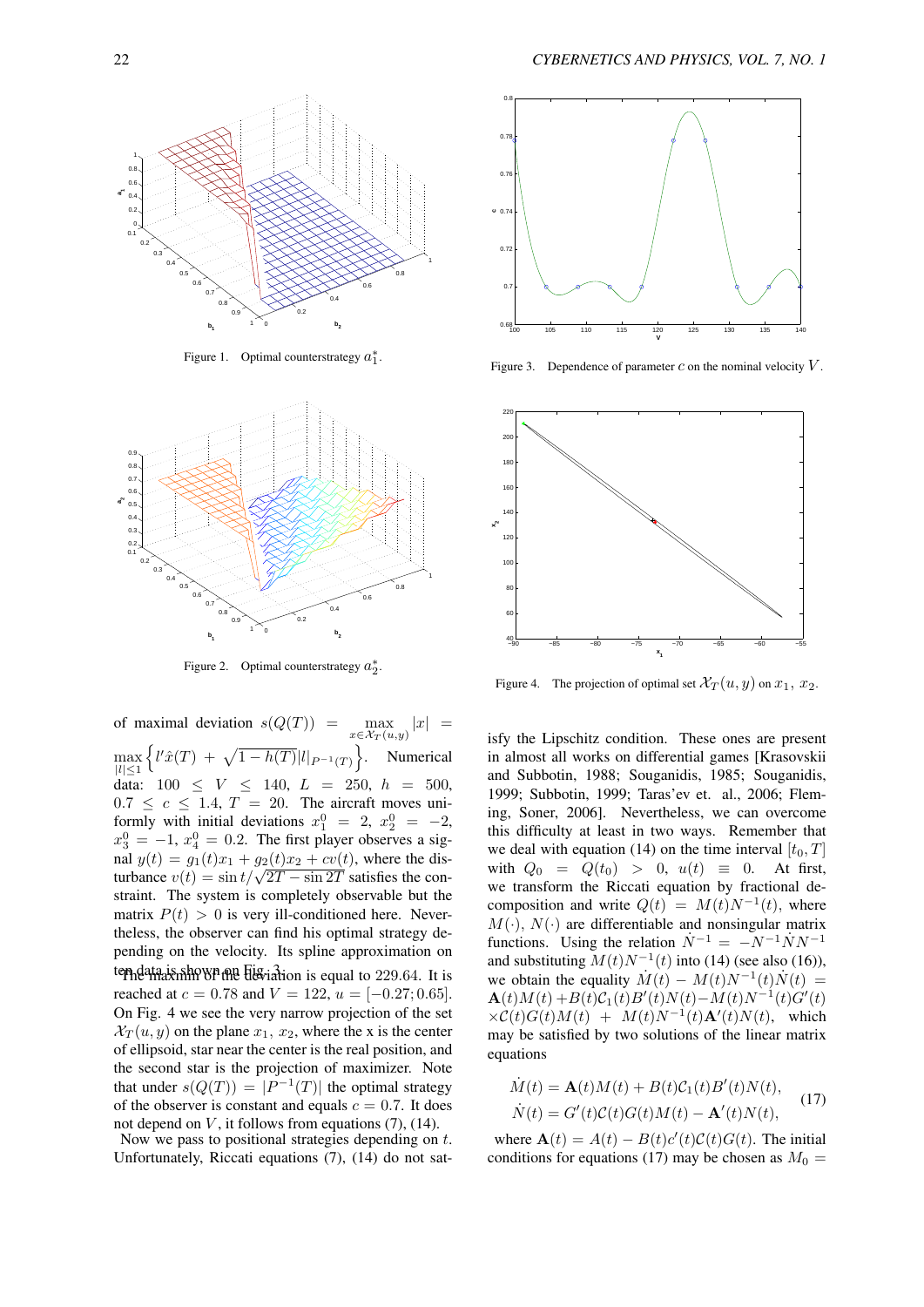$Q_0 = Q(t_0)$ ,  $N_0 = I_n$ .

From now on, we accept the analog of assumption 3 for non-stationary systems.

**Assumption 4.** *The matrix*  $P_B(\tau, t) = \int_{\tau}^{t} \mathbf{X}(t, r) \times$ *B*(*r*)*C*<sub>1</sub>(*r*)*B*<sup> $\prime$ </sup>(*r*)**X**<sup> $\prime$ </sup>(*t, <i>r*)*dr* > 0*,*  $\forall \tau, t$ *,* 0  $\leq \tau$  < *t ≤ T, for all measurable parameter functions*  $a(r) \in A$ ,  $b(r) \in B$  *that are included in sys*tem matrices. Hereafter  $\mathbf{X}(t,r)$  is the fundamen*tal matrix, for which*  $\partial$ **X**(*t, r*)/ $\partial$ *t* = **A**(*t*)**X**(*t, r*)*,*  $\mathbf{X}(r,r) = I_n$ *. Besides, the matrix*  $P_G(\tau,t) =$  $\int_{\tau}^{t} \mathbf{X}'(r,t)G'(r)C(r)\mathbf{X}(r,t)dr > 0, \forall \tau, t, 0 \le$ *τ < t ≤ T, for all measurable parameter functions.*

Under assumption 4, it follows from [Liptser and Shiryayev, 2001] that the matrix *Q*(*t*) is nonsingular for any  $t \in (0, T]$ . Moreover, due to the compactness of constraints (12), the nonsingularity will be uniform on any time interval  $[t_0, T]$ ,  $t_0 > 0$ , with respect to all measurable parameter functions. The same may be told about matrices  $M(t)$  and  $N(t)$ .

Thus, our differential game is reduced to the game with linear matrix equations (17). The payoff  $\gamma(T)$  =  $s(Q(T))$  of the game is a continuous function of the final state if

$$
Q(T) = M(T)N^{-1}(T), \quad s(Q) = |MN^{-1}|, \text{ or}
$$
  

$$
s(Q) = \max_{|l| \le 1} \left\{ l'\hat{x}(T) + \sqrt{1 - h(t_0)} |l|_Q \right\},
$$

where  $\hat{x}(T)$  is the end of trajectory of the homogeneous equation  $\hat{x}(t) = A(t)\hat{x}(t)$  with the initial state  $\hat{x}(t_0)$ . The initial state is known. Any functions  $a(t, M, N, b) \in A$  of *t*, the state  $\{M, N\}$ , and the parameter  $b \in \mathbb{B}$  satisfying the constraints, will be consider for the strategies of the first player who tries to minimize  $\gamma(T)$ . The strategies of the second player, who tries to maximize  $\gamma(T)$ , are any functions  $b(t, M, N) \in \mathbb{B}$ . The controls of the first player are said to be counterstrategies, [Krasovskii and Subbotin, 1988]. The solution of the (17) is defined step-bystep with the help of piecewise-constant controls as in [Krasovskii and Subbotin, 1988], [Subbotin, 1999, p. 7]. In these works, a concept of the value of the game in the class 'counterstrategy/strategy' is explained in detail. The game has the saddle point and the value  $c(t_0, M_0, N_0)$ , where  $t_0 \in (0, T]$ , if the game begins from the position  $(t_0, M_0, N_0)$ .

In our problem, one needs to find a saddle point (a value of the game)

$$
\overline{\gamma} = \mathbf{c}(t_0, M_0, N_0) \tag{18}
$$

and corresponding optimal strategies  $a_*(\cdot, \cdot, \cdot, \cdot)$ ,  $b_{*}(\cdot, \cdot, \cdot)$ . For problem's solution one need to build a function  $c(t, M, N)$  giving the value of the game under different initial positions (*t, M, N*). Under assumptions 4 we may suppose that there exist constants *α, β,* such that  $0 < \alpha \le P(t)$ ,  $P^{-1}(t) \le \beta$  for all  $t \in [t_0, T]$ ,  $t_0 > 0$ , and for all control parameters. At

As in section 4, the game become simpler under the following

**Assumption 5.** Let the compact sets  $\mathbb{A}(t)$ ,  $\mathbb{B}(t)$  in (12) *may depend on time and let*  $c(t) = c(t, b)$ ,  $B(t) =$  $g(t, a)r(t, b)$ ,  $G(t) = G(t, a)$ *. The constraints satisfy the conditions: there is a function*  $b_*(t) \in \mathbb{B}(t)$ *, such* that  $r(t)r'(t) \leq r_*(t)r'_*(t)$ ,  $c(t)c'(t) \leq c_*(t)c'_*(t)$ ,  $\forall b \in \mathbb{B}$ , where  $r_*(t) = r(t, b_*(t))$ ,  $c_*(t) = c(t, b_*(t))$ . *Besides, the relation*  $B(t)c'(t) = 0$  *must hold.* 

Theorem 2. *Under assumption* 5 *the game is reduced to a problem of optimal control over the functions*  $a(t) \in A(t)$ *. The value of the game equals*  $\overline{\gamma} = \gamma_* =$  $\min_{a(\cdot)} |Q(T)|$ , where matrix functions  $r_*(t)$ ,  $c_*(t)$  are *substituted in equation* (14)*.*

*Proof.* The proof is similar to Theorem 1. Indeed, the matrix  $Q(t)$  is a solution of the following linearquadratic problem

$$
x'Q(t)x = \min_{v(\cdot)} \left\{ \int_{t_0}^t \{x'(r)B(r)B'(r)x(r) +
$$
  

$$
v'(r)c(r)c'(r)v(r)\}dr + x'(t_0)Q_0x(t_0)\right\}, \dot{x}(r)
$$
  

$$
= -A'(t)x(r) + G'(t)v(r), \ r \in [t_0, t], \ x(t) = x.
$$

Therefore, the functions  $r_*(\cdot)$ ,  $c_*(\cdot)$  are maximizers of  $|O(T)|$  independently of the functions  $a(\cdot)$ of  $|Q(T)|$  independently of the functions  $a(\cdot)$ .

## 5.1 HJBI Equation

For our case, in [Subbotin, 1999, Theorem 9.1] it was proved that the value of the game equals  $\overline{\gamma}$  =  $c(t_0, M_0, N_0)$ , where the function  $c : [t_0, T] \times R^{n \times n} \times R^{n \times n}$  $R^{n \times n} \rightarrow R$  satisfies (in corresponding minimax formalization) the equation

$$
\partial \mathbf{c}(t, M, N) / \partial t + H(t, M, N, D\mathbf{c}) = 0 \tag{19}
$$

with boundary condition  $\mathbf{c}(T, M, N) = |MN^{-1}|$ . In equation (19) the symbol *D***c** means the generalized gradient of function  $c(t, M, N)$  with respect to variables *M, N*, and the Hamiltonian *H* is defined by the following way

$$
H(t, M, N, \Phi, \Psi) = \max_{b \in \mathbb{B}} \min_{a \in \mathbb{A}} h(t, a, b, M, N, \Phi, \Psi),
$$
\n
$$
\Phi, \Psi),
$$
\n(20)

where  $h(t, a, b, M, N, \Phi, \Psi) = \langle \Phi, \mathbf{A}(t)M(t) +$  $B(t)\mathcal{C}_1(t)B'(t)N(t)$  +  $\langle \Psi, G'(t)C(t)G(t)M(t)$  - $\mathbf{A}'(t)N(t)$ . Here the inner product  $\langle A, B \rangle$  means trace  $A'B$ . If the function  $c(t, M, N)$  has been built, the optimal strategies of first and second players are defined as selectors of inclusions

$$
a_*(t, M, N, b) \in \operatorname*{Argmin}_{a \in A} h(t, a, b, M, N,
$$

$$
Dc(t, M, N)), b_*(t, M, N) \in \operatorname*{Argmax}_{a \in A} \min_{a \in A} h(t,
$$

$$
a, b, M, N, Dc(t, M, N)).
$$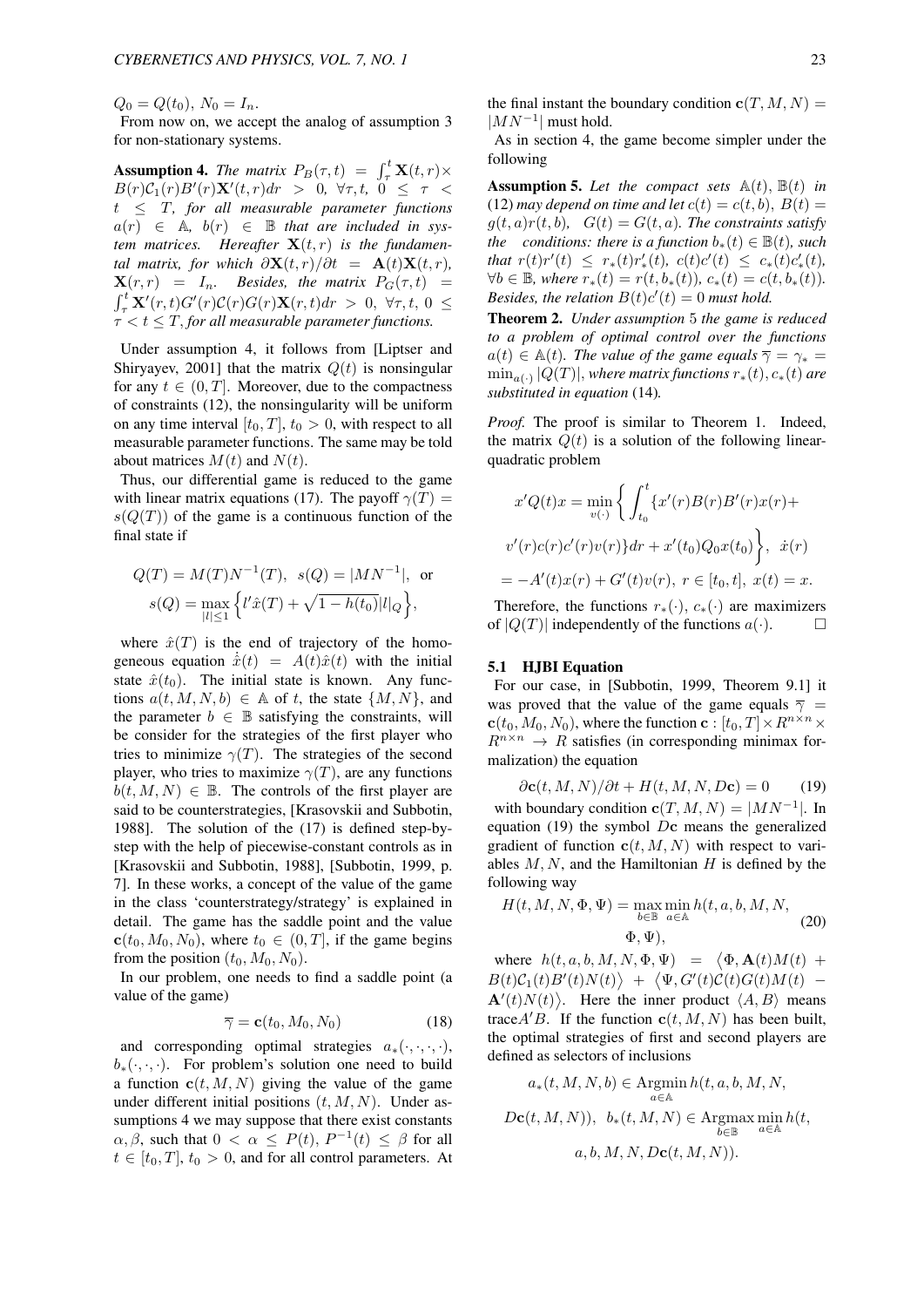It is known that the solution of (19) in minimax sense coincides with viscosity solution (see [Subbotin, 1999; Fleming, Soner, 2006]). Note that both the solutions are unique.

## 6 A Numerical Solution

A numerical procedure can be built on the base of [Souganidis, 1985; Souganidis, 1999; Taras'ev et. al., 2006]. Here we do not perform a decomposition and consider initial equation (14) on the interval  $[t_0, T]$ ,  $t_0 > 0$ . Denote by  $F(t, Q, a, b)$  the right-hand side of this equation. Let us establish some properties of solutions of equation (14). By  $\mathcal{K}_{\alpha,\beta}^n$  we denote the segment of nonnegative-defined and simmetrical matrices  ${A : 0 \le \alpha I_n \le A \le \beta I_n} = {A : \alpha \le |A| \le \beta}.$ The matrix *A*(*t*) will be considered Lipschitzean in *t*.

Lemma 2. *Let assumption* 4 *hold. Then solutions of equation* (14)*, the mappings*  $F(t, Q, a, b)$  *and the final payoff s*(*Q*)*, possess the following properties.*

- R1. *For any instant*  $t_0 \in (0, T)$  *there exist positive constants α, β that do not depend on control parameters and such that*  $Q(t) \in \mathcal{K}_{\alpha,\beta}^n$ ,  $\forall t \in [t_0, T]$ .
- R2. *The function*  $F(t, Q, a, b)$  *may be continued on the set*  $[t_0, T] \times R^{n \times n} \times A \times B$  *in such a way that it is bounded and the uniform Lipschitz condition*  $|F(t_1, Q_1, a, b) - F(t_2, Q_2, a, b)| \leq C_1(|Q_1 Q_2| + |t_1 - t_2|$  *holds.*
- R3. *The function*  $s(Q)$ ,  $Q \in \mathcal{K}_{\alpha,\beta}^n$ , may be continued *on the space R<sup>n</sup>×<sup>n</sup> in such a way that it is bounded and the Lipschitz condition*  $|s(Q_1) - s(Q_2)| \leq$  $C_2|Q_1 - Q_2|$  *holds.*

The lemma may be proved with the help of the Kirszbraun theorem (see [Federer, 1969, Theorem 2.10.43]) about the continuation of Lipschitzean maps.

Henceforth, we believe that the mappings *F* and *s* are continued due to lemma 2. The Hamiltonian is now defined as  $H(t, Q, S) = \max_{b \in \mathbb{B}} \min_{a \in \mathbb{A}} h(t, a, A)$  $b, Q, S$ , where  $h(t, a, b, Q, S) = \langle S, F(t, Q, a, b) \rangle$ . The function **c** :  $[t_0, T] \times R^{n \times n} \rightarrow R$  (the value of the game) satisfies in corresponding formalization the HJBI equation

$$
\partial \mathbf{c}(t, Q) / \partial t + H(t, Q, D\mathbf{c}) = 0. \tag{21}
$$

Here the symbol  $D\mathbf{c} \in R^{n \times n}$  means the gradient of  **and is the matrix. For approximation of**  $**c**(t, Q)$ **,** we consider the partition  $\Delta = \{t_0 < t_1 < \cdots <$  $t_{N(\Delta)+1} = T$  of the interval  $[t_0, T]$ . The diameter  $\max_i |t_{i+1} - t_i|$  of the partition is denoted by  $|\Delta|$ . Define the function  $\mathbf{c}_{\Delta} : [t_0, T] \times R^{n \times n} \to R$  as

$$
\mathbf{c}_{\Delta}(T, Q) = s(Q) \text{ on } R^{n \times n},
$$
  
\n
$$
\mathbf{c}_{\Delta}(t, Q) = \max_{b \in \mathbb{B}} \min_{a \in \mathbb{A}} \{ \mathbf{c}_{\Delta}(t_{i+1}, Q)
$$
  
\n
$$
+ (t_{i+1} - t) F(t_{i+1}, Q, a, b) \},
$$
\n(22)

if 
$$
t \in [t_i, t_{i+1})
$$
, and  $i \in 0 : N(\Delta)$ .

Using [Souganidis, 1999, Theorem 4.4], we obtain

**Theorem 3.** *Under*  $|\Delta| \rightarrow 0$ *, the function* (22) *converges to* **c**(*t, P*) *locally uniformly on*  $[0, T] \times R^{n \times n}$ . *The function*  $\mathbf{c}(t, P)$  *is the unique solution of equation* (21) *in minimax or viscosity sense. Besides, there exists a constant*  $K(C_2, ||c||, ||c_P||)$ *, such that*  $|c_{\Delta}(t, P) - c$  $f(c(t, P)) \le K|\Delta|^{1/2}$  for all  $(t, P) \in [0, T] \times R^{n \times n}$ . *Here || · || is the sup-norm of corresponding functions.*

We can suggest the following numerical algorithm.

- 1. Choose a finite set (a grid)  $\mathcal{N} = \{kP_j\}$ ,  $k \in \mathbf{0}$ :  $N_1, j \in 1 : N_2$ , where  $\{P_j\}$  is a collection of positive-definite matrices of small norm. The set must be contained in the segment  $\mathcal{K}_{0,\beta}^n$ , which uniformly covers the attainability domains of the Riccati equation.
- 2. Select a partition  $\Delta = \{t_0 < t_1 < \cdots < t_{N+1}\}$  $T$ *}* of  $[t_0, T]$ .
- 3. Form and remember the function  $c_N(Q)$  = max*<sup>b</sup>∈*<sup>B</sup> min*<sup>a</sup>∈*<sup>A</sup> *s* ( *Q* + (*tN*+1 *− t<sup>N</sup>* )*F*(*tN*+1*, Q,*  $(a, b)$  and corresponding optimal controls  $b_N^*$  and  $a_N^*(b)$ .
- 4. On subsequent steps the grid function is formed:  $c_i(Q) = \max_{b \in \mathbb{B}} \min_{a \in \mathbb{A}} c_{i+1}(Q + (t_{i+1} - t_i) \times$  $F(t_{i+1}, Q, a, b)$  and corresponding optimal controls  $b_i^*$  and  $a_i^*(b)$ . If the value  $Q + (t_{i+1}$  $t_i$ ) $F(t_{i+1}, Q, a, b)$  does not lie in the grid, then this value is changed for the nearest element from *N* .
- 5. The value  $c_0(Q)$  gives an approximate value of the game.

Example 5. Consider the system of example 3 and suppose that  $t_0 = 1, T = 10$ . Equation (21) is of the form

$$
\begin{aligned} \partial \mathbf{c}(t, Q)/\partial t + \big\langle D\mathbf{c}(t, Q), A Q + Q A' \big\rangle \\ + \max_{b \in \mathbb{B}} \min_{a \in \mathbb{A}} \big\langle D\mathbf{c}(t, Q), g r r' g' - Q G' C G Q \big\rangle. \end{aligned}
$$

By method based on above algorithm, we get the value  $c_0(Q(1)) = 1.104$  that close to the value in example 3. Note that the solutions of the Riccati equation are fast stabilized here to the steady-state solution under all control parameters.

Example 6. Let us optimize the estimation for the two-dimensional oscillating system

$$
\dot{x}(t) = Ax(t) + g(t)r(t)v(t),
$$
  

$$
y(t) = G(t)x(t) + c(t)v(t),
$$

on the interval [0*, T*], where  $T = 2\pi$ ,  $A = [0, 1; -1,$ 0]. The control parameters are:

$$
G(t) = [a(t), 0; 0, 1 - a(t)] \text{ with } 0 \le a(t) \le 1;
$$
  

$$
r(t) = [[0, 0; 0, b_1(t)], O_2], g(t) = [0, 0; 0, a_1(t)],
$$

where  $a_1(t), b_1(t) \in [-1, 1]$ ;  $c(t) = [O_2, c_1(t)]$ with  $\delta I_2 \leq c_1(t)c'_1(t) \leq I_2$ . Here the case when the assumption 5 holds, i.e. the 2-nd player chooses  $c_1(t)c'_1(t) = I_2$  and  $b_1(t) \equiv 1$ . Therefore, we obtain the Riccati equation in the form  $\dot{P}(t) = -A'P(t) - \dot{P}(t)$